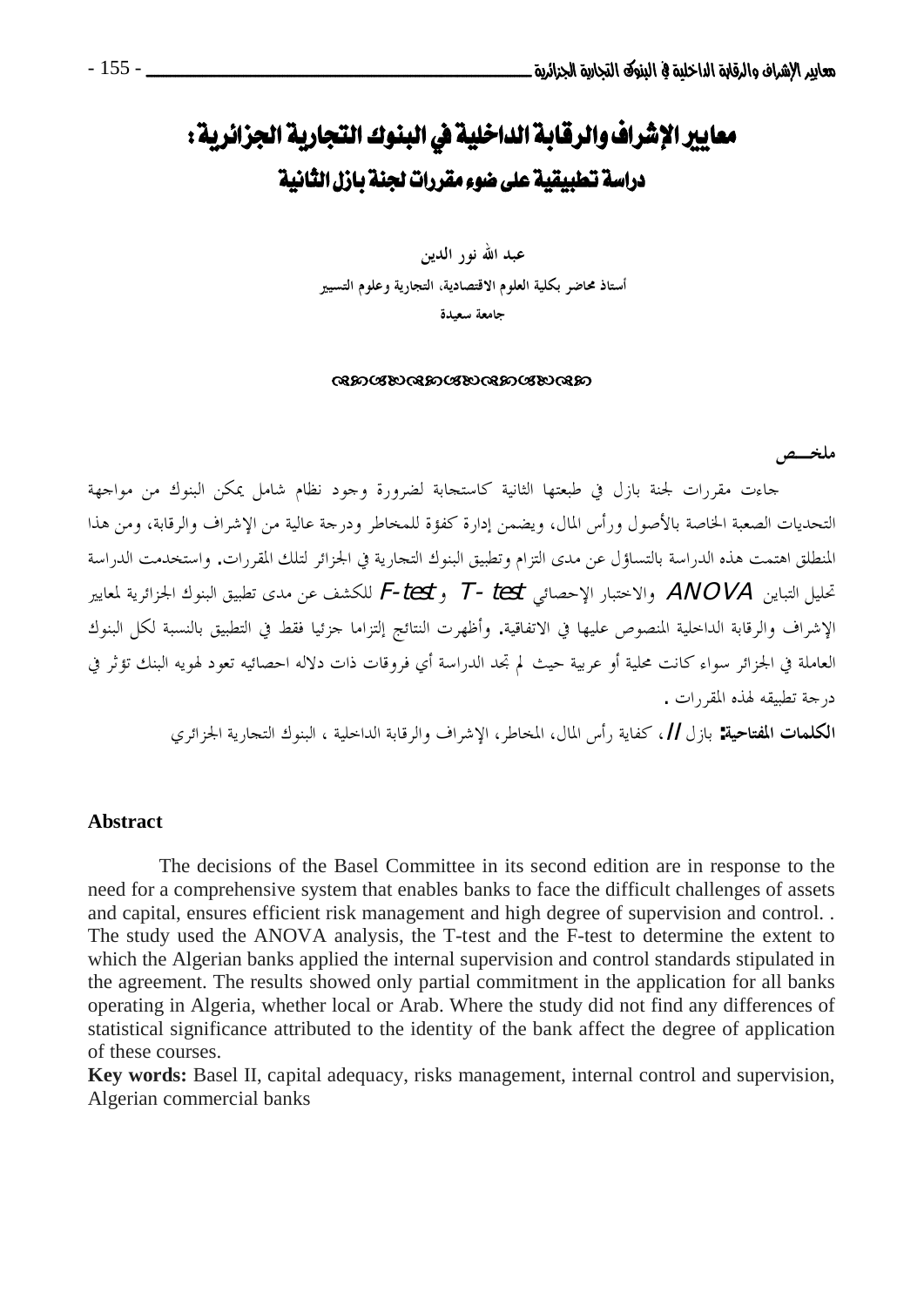مقدمسة

يعتبر الاهتمام بموضوع كفاية رأس المال واتجاه البنوك إلى تدعيم مراكزها المالية أحد الاتجاهات الحديثـــة في إدارة البنوك، وهو من المواضيع التي تولى عناية بالغة، حيث أثبت التاريخ أن معظم الدول التي شهدت أزمات ماليـــة واقتـــصادية كانت مشاكل البنوك قاسماً مشتركاً فيها، وأرجع الخبراء ذلك إلى تزايد المخاطر المصرفية وعلى رأسها المخاطر الناتحة عـــن الائتمان، لذا تحرص الحكومات على وضع نظم للرقابة المصرفية والإشراف على البنوك بمدف ضمان كفاءة واستقرار نظامها المالى والمصرفي.<sup>1</sup> حيث تتطلب سلامة القطاع المالي تقوية أطره التشريعية والتنظيمية، وتبني إدارة كفؤة للمخاطر.

ونظرا لاختلاف الظروف ووجهات النظر والرؤى من دولة لأخرى، ظهرت الضرورة لإيجاد فكر مشترك بين البنوك المركزية في دول العالم المختلفة يقوم على التنسيق بين مختلف السلطات الرقابية لتطوير أساليب إدارة المخاطر في ظل المعايير الدولية لضبط الأداء المصرفي المتمثلة في معايير كفاية رأس المال التي عرفت باسم مقررات لجنة بازل.<sup>2</sup> وبينما اقتصر تركيـــز مقررات بازل الأولى 1988 على المخاطر الائتمانية والمخاطر السوقية فقط، أضافت مقررات بازل الثانية 1998 المخاطر التشغيلية ومخاطر السيولة ومخاطر العمليات المصرفية الالكترونية، إضافة إلى الاهتمام بأساليب تنفيذ الرقابة ومتابعة نـــشاط البنوك كأهم تعديل للاتفاقية في نسختها الأولى.<sup>3</sup>

مما سبق، وفي ظل التحديات التي تفرضها العولمة المالية من حرية انتقال رؤوس الأموال ودحول المنافسين إلى السوق المحلية، يظهر أن التحدي كبير بالنسبة للبنوك الجزائرية في مسايرة التطورات والاتجاهات الحديثة التي يسلكها الجهاز المصرفي على المستوى العالمي،<sup>4</sup> فإلى أي مدى وصل تطبيق البنوك التجارية الجزائرية لهذه المقررات والالتزام بالمعايير التي أقرقما.

من هنا تهدف هذه الدراسة إلى قياس درجة تطبيق البنوك التجارية في الجزائر لمقررات لجنسـة بـــازل II المتعلقـــة بالإشراف والرقابة الداخلية في البنوك، وتقسم الدراسة إلى جانبين نظري وتطبيقي يتم من خلالهما عرض أهم ما حساء في الاتفاقية من بنود ثم مدى تبني سلطة النقد في الجزائر لما حاءت به وتطبيقها من عدمه.

#### الإطار النظرى

تمثل الاهتمام الأساسي لاتفاقية بازل الثانية في كيفية تمكن البنوك من المواكبة والتكيف لثلاثة أنواع أساسية مـــن المخاطر وهي: مخاطر الائتمان ومخاطر السوق والمخاطر التشغيلية بما يضمن المحافظة على مستوى مقبول لرأس المال لان غالبية المخاطر التي تواجهها البنوك التجارية مرتبطة بعناصر الميزانية العمومية متمثلة بشكل أساسي بنشاطات الإقراض والاقتراض <sup>5</sup> و القيام بوظيفة الوساطة المالية. Lending and Borrowing

وقد اشارت لجنة بازل إلى أن التعامل مع اتفاقية بازل الجديدة يستدعى خليطا ذكيا من السياسات والإجـــراءات ويبدو أن بلورة هذه السياسات ووضعها موضوع التنفيذ عملية تستهلك سنوات طويلة،<sup>6</sup> ناهيك عن قيود محدودية المسوارد والأولويات الأخرى التي ستجعل من تطبيق الاتفاق يتأخر عن موعده الرسمي المحدد في نماية عام 2006 م لــــذلك علــــي السلطات الرقابية الوطنية في الدول المختلفة تطبيق العناصر الأساسية لمكونات المحورين الثاني والثالث (عمليــات المراجعـــة الرقابية وانضباط السوق) حتى ولو لم يتم تطبيق المحور الأول (الحد الأدنى لمتطلبات رأس المال) إلا بعد نماية 2006 م. <sup>7</sup>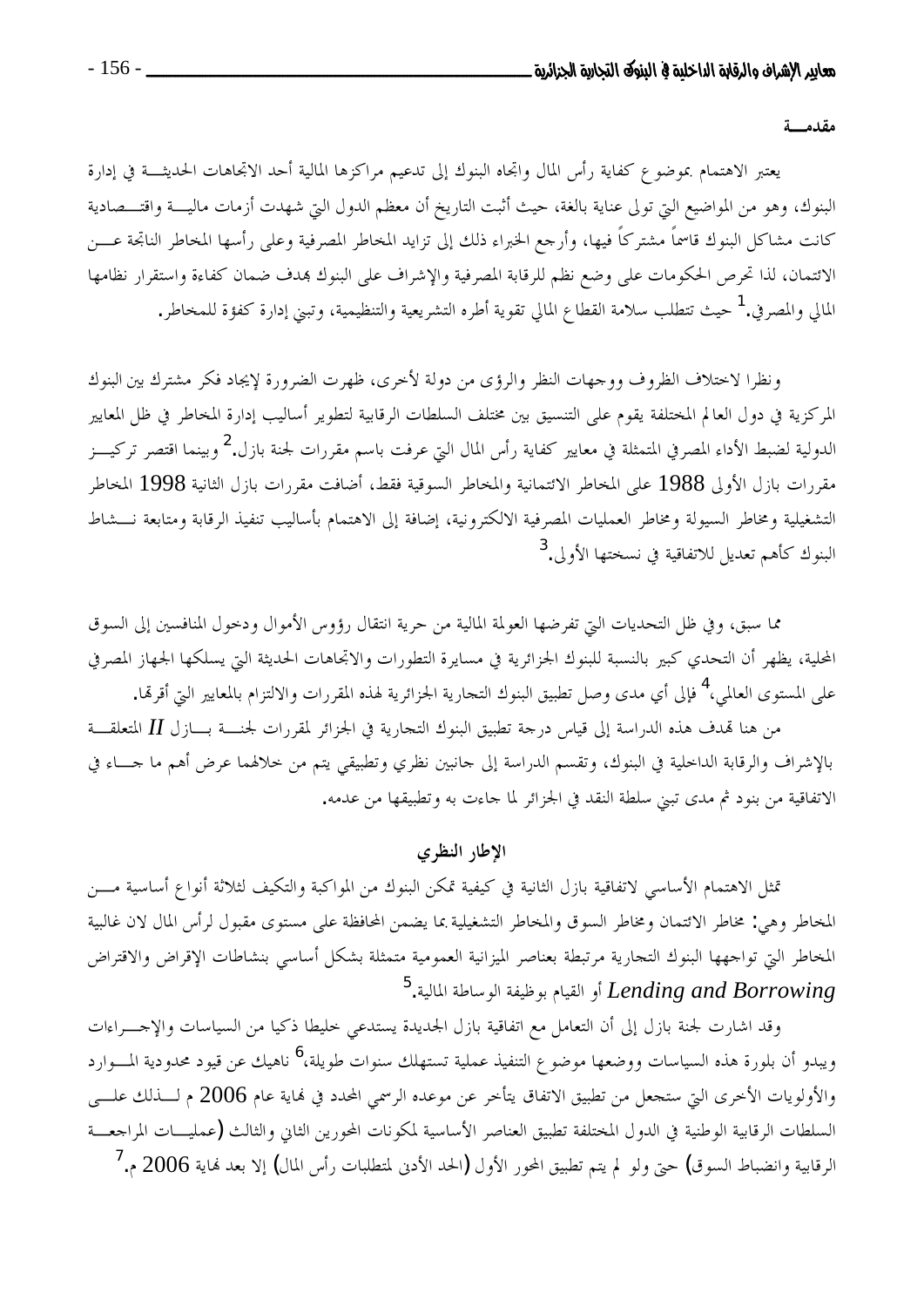وعندما يتعلق الأمر بتطبيق مقترحات بازل 2 فإن الأمر يجاوز مجرد تطبيق نصوص حديدة إلى حلق ثقافـــة في إدارة العمل المصرفي، وبالتالي فإن التطبيق الفعلي لمقترحات بازل 2 يتطلب بالضرورة توفير عناصر البيئة الأساسية المصرفية وتطوير في القواعد والمعايير المحاسبية وتطوير لأنشطة وخدمات مالية، إلى الارتقاء بالكفاءة المهنية للعاملين في هذا القطاع.<sup>8</sup>

# $\boldsymbol{H}$  الدعائم الأساسية لمقررات لجنة بازل

تتضمن الاتفاقية إطارا عاما لتقييم أنظمة الرقابة الداخلية قابل للتطبيق العملي من قبل الوظائف الإشرافية البنكية، ويتكون من أربع محاور أساسية:<sup>9</sup>

الدعامة الأولى: المتطلبات الدنيا لمرأس المال

حيث تتضمن هذه المتطلبات في حساب معيار كفاية رأس المال من حلال قسمة رأس المال المتاح على قيمة الموجودات الموزونة أو المرجحة حسب درجة المخاطر(المخاطر الثلاثة وهي المخاطر الائتمانية ومخاطر السوق والمخاطر التشغيلية)، وهناك معلومات تفصيلية حول مقدار الأوزان التي يجب استخدامها وردت في التقرير الأحير للحنة بازل.<sup>10</sup> الدعامة الثانية: المراجعة من قبل السلطة الرقابية والإشرافية

والهدف منها التأكد من أن كفاية رأس المال بحسب نوعية المخاطر التي يواجهها البنك وإستراتيجية المحافظة على المستويات المطلوبة لرأس المال. وتقترح لجنة بازل في هذا الخصوص أربعة مبادئ، الأول يتعلق بمدى توفر الوسيلة المناسبة لتقييم مدى كفاية رأس المال، والثاني يتعلق بتقييم الجهة الرقابية للنظم المتوفرة لدى البنوك داخلياً لتقييم رأس المال وما لديها من استراتيجيات والوقوف على مدى قدرها على مراقبة التزامها بالنسب المحددة، والثالث، يجب أن تتوقع السلطة الرقابية أن البنوك سوف تحتفظ بمعدل كفاية رأس المال أعلى من الحد الأدن المطلوب، وأيضاً يجب أن تكون لديها القدرة على أن تطلب من البنوك الاحتفاظ بمعدل أعلى من الحد الأدنى، والرابع يجب أن تحاول السلطة الرقابية التدخل في مراحل مبكرة للحيلولة دون أن ينخفض رأس المال عن الحد الأدبى المطلوب، كما يجب أن تطالب السلطة الرقابية البنوك باتخاذ الإجراءات التصحيحية إذا لم يتم الاحتفاظ بمعدل رأس المال المطلوب.<sup>11</sup> الدعامة الثالثة: انضباط السوق<sup>12</sup>

ويعني ذلك المزيد من الافصاح عن معيار كفاية رأس المال وأنواع المخاطر وحجمها والسياسة المحاسبية المتبعة لتقييم البنك لأصوله والتزاماته وتكوين المخصصات، واستراتيجياته في التعامل مع المخاطر، ونظام البنك الداحلي لتقدير حجم رأس المال المطلوب. ويهدف الافصاح الى التشجيع على اتباع البنوك الممارسات البنكية السليمة.

# المعايير المعتمدة في تقييم أنظمة الرقابة الداخلية

تناولت لجنة بازل المعنية بالإشراف على البنوك إطاراً عاماً لتقييم أنظمة الرقابة الداحلية لدى البنوك قابلة للتطبيق العملي من قبل الوظائف الإشرافية عند تقييم أنظمة الرقابة الداخلية، وقد حاءت هذه التعليمات إثر صدور نتائج الدراسات التحليلية المتعلقة بالخسائر التي منيت بما العديد من المؤسسات البنكية، والتي عزت أهم أسباها إلى ضعف أنظمة الرقابة الداخلية. 13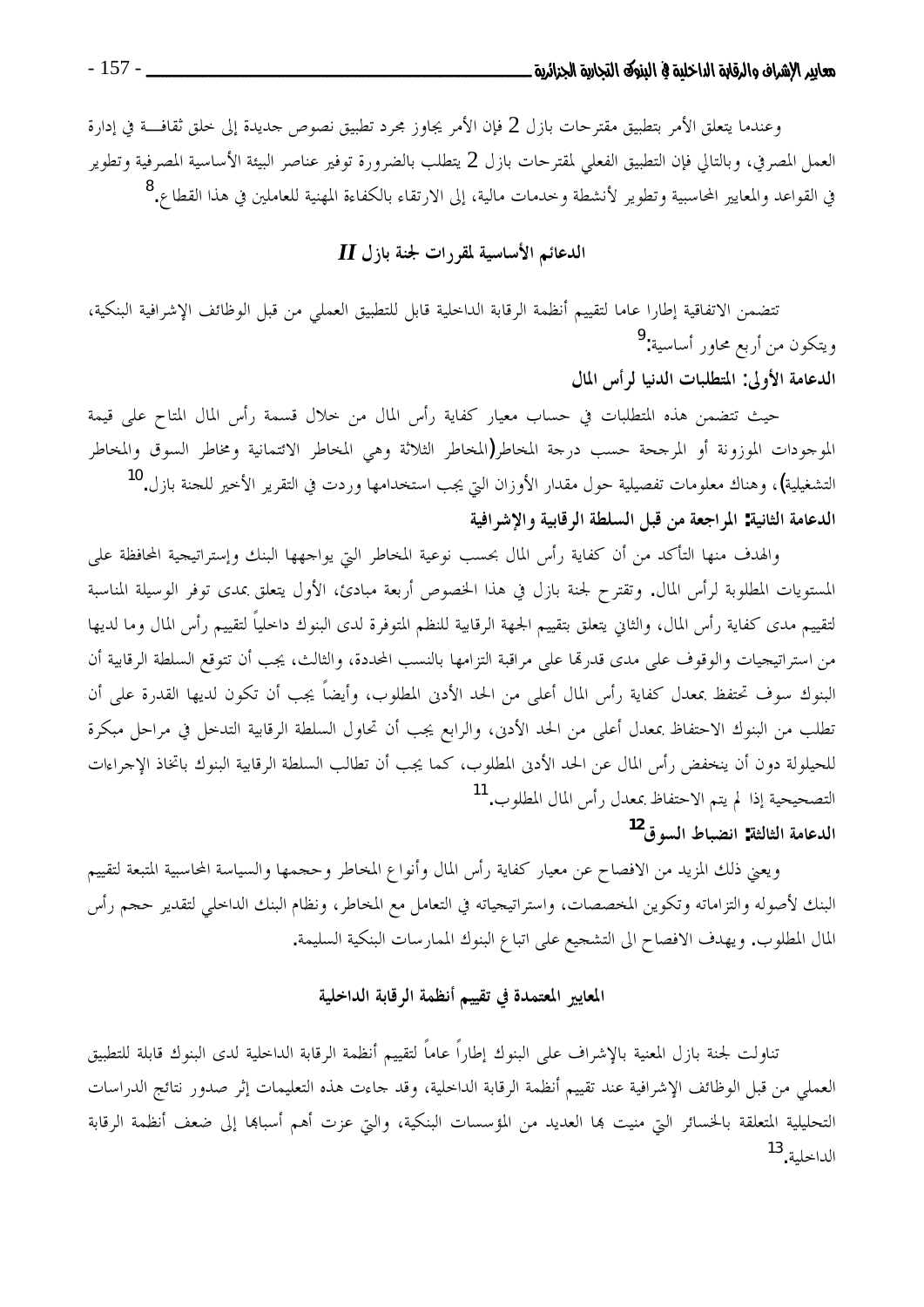وقد تضمنت مقررات لجنة بازلII (Basle, 1998) إطاراً لتقييم نظام الرقابة الداحلي لدى البنوك وذلك ضمن خمسة عناصر رئيسية لعملية الرقابة الداخلية اشتملت على مجموعة من العناصر كما يلي. أو لاً: الإشراف الإداري وثقافة الرقابة ويشمل ثلاثة مبادئ هي:<sup>14</sup> 1- مسؤوليات مجلس الإدارة

وتشمل التحقق من وجود واستمرار نظام رقابة داحلي فعال ومناسب، كما تضمنت المراجعة الدورية لاستراتيجيات العمل وسياساته، والمراجعة الدورية لمدى ملائمة إستراتيجية البنك وحدود المخاطر، والتأكد من قيام الإدارة التنفيذية باتخاذ الخطوات الضرورية لتحديد وقياس ومراقبة المخاطر، والموافقة على الهيكل التنظيمي. 2- مسؤوليات الإدارة التنفيذية:

وتشمل تطبيق مختلف الاستراتيجيات والسياسات المعتمدة من مجلس الإدارة، وتطوير السياسات والعمليات المتعلقة بتحديد وقياس ومراقبة المخاطر التي يواجهها البنك، ويشمل ذلك قيام الإدارة التنفيذية بصيانة الهيكل التنظيمي و التأكد من وضوح المسؤوليات وتفويض ومراقبة الصلاحيات، ووضع السياسات المناسبة لنظام الرقابة الداحلية ومراقبة مدى كفاءة وكفاية هذا النظام، والتأكد من أن نشاطات البنك تؤدي من قبل موظفين مؤهلين ومدربين، ووضع سياسات حوافز تكافئ العمل الجيد. 3- معايير الأخلاق العالية والـتزاهة

والتي تمدف إلى تشجيع المعايير الأخلاقية وخلق الثقافة الرقابية داخل المؤسسة وتعتمد على الجهود المشتركة لكل من مجلس الإدارة والإدارة التنفيذية المتمثلة في المدراء العامين ومساعديهم لتحقيق ذلك من خلال إرساء مبدأ الرقابة الداخلية باعتباره مسؤولية كافة الأفراد في المؤسسة، وتعزيز معايير مثلي للنزاهة ومبادئ أخلاقية في إجراءات التعامل. ثانياً: تعريف المخاطر وتقييمها.<sup>15</sup>

واشتمل على تحديد المخاطر وتقييمها بعد تحديد آثارها السلبية على الأهداف الموضوعة، ويتطلب ذلك التقييم الفعال لها وفق مبدأ الكلفة والمنفعة، وتصنيفها حسب إمكانية السيطرة عليها، واستمرارية تقييم أثرها على الأهداف، و شموليتها جميع خطوط العمل الدنيا صعوداً إلى الأنشطة العامة الإدارية في البنك. ثالثاً: أنشطة الرقابة وفصل المهام:<sup>16</sup>

وتتحدد وفق ما يتفق عليه محلس الإدارة والإدارة التنفيذية، وتشمل أنشطة الرقابة تقارير أداء دوائر وأقسام البنك، والرقابة المادية باستخدام الضوابط المختلفة التي تمنع الوصول إلى الموجودات، إضافة لوضع حدود حاصة لمحموعة المخاطر تحول دون حدوث حسائر ضخمة، واستخدام الأنشطة الرقابية الأخرى المرتبطة بنظام الموافقات والتفويضات أو التحقق والمطابقة.

أما فيما يتعلق بفصل المهام بين الوظائف المتعارضة فقد اتفق على عدم قيام الموظف الواحد بمهام متعارضة وتقليل احتمال حدوث الاختلاس والتلاعب، أو عدم وجود ضوابط غير ملائمة في الحالات التي يكون الفرد مسئولاً عن أنشطة متعارضة، ومنع وجود أية أعمال مخالفة للسياسات والإجراءات الرقابية. رابعا: أنظمة المعلومات والاتصال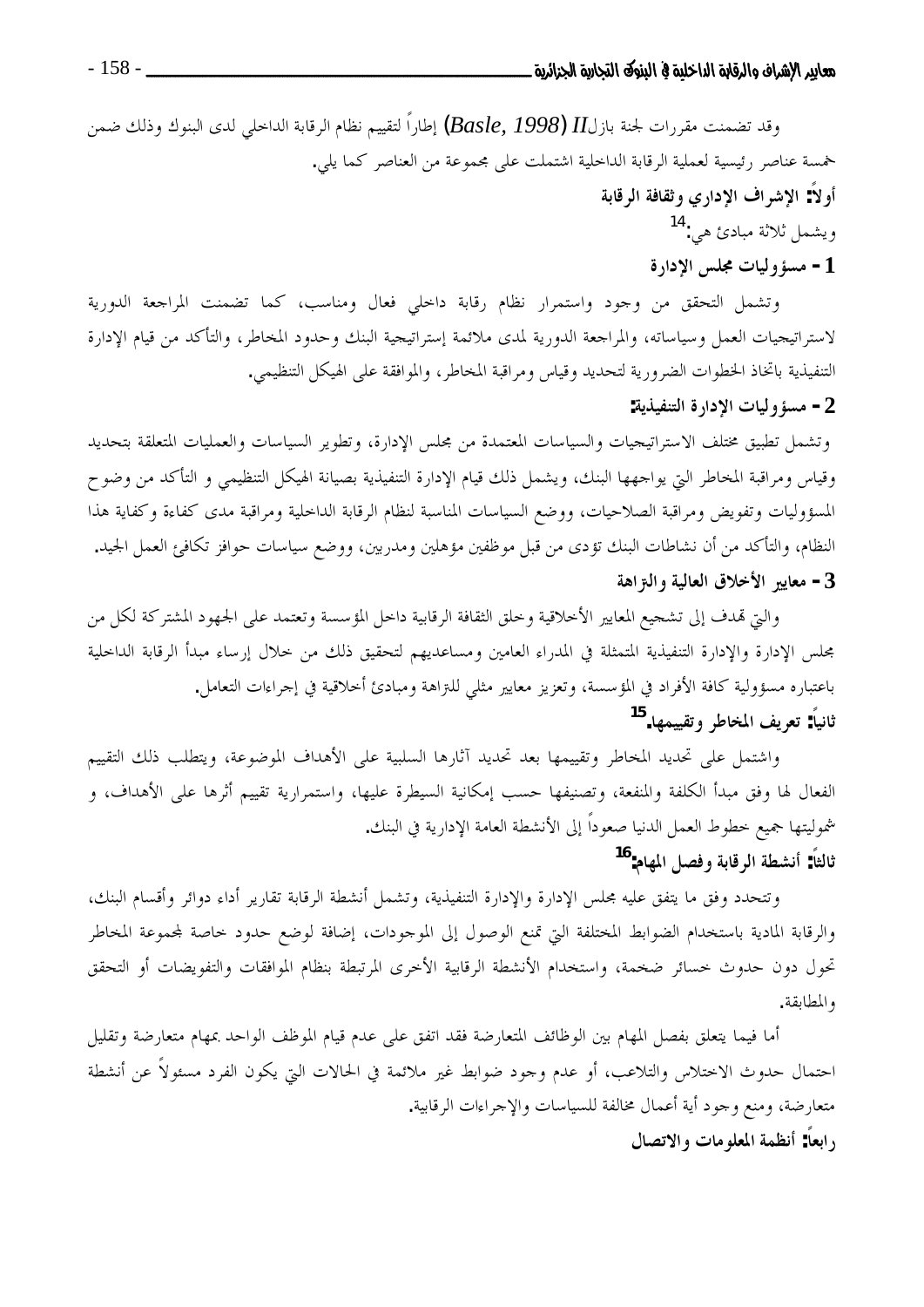ويتعلق ذلك بإمكانية الوصول إلى البيانات المالية والتشغيلية في الوقت المناسب وتشمل وجود أنظمة معلومات تخضع لأساليب الحماية المناسبة، ووجود قنوات اتصال فعالة تساهم في تنفيذ السياسات ومدعومة بميكل تنظيمي يساعد على تدفق البيانات بشكل عمودي وأفقى داخل البنك.

# خامساً: متابعة العمليات وتصويب الخلل

وذلك من حلال الإشراف المستمر على نظام التدقيق الداحلي لضمان فاعليته وكفاءته ومراقبة المخاطر الرئيسية و التقييم الدوري لهذه العمليات. وتتضمن متابعة العمليات وتصويب الخلل ضرورة الإبلاغ عن الثغرات في نظام الرقابة الداحلية في الوقت المناسب.<sup>17</sup>

وقد أشارت مقررات لجنة بازل إلى وحوب تمتع التدقيق الداحلي بالاستقلالية والقدرة المهنية والكفاءة العالية بحيث يقوم بدور شامل وفعال في تقييم عمليات البنوك ورفع تقارير إلى مجلس الإدارة و الإدارة التنفيذية. وتتضمن متابعة العمليات وتصويب الخلل ضرورة الإبلاغ عن الثغرات في نظام الرقابة الداحلية في الوقت المناسب ،فقد أكدت مقررات لجنة بازل على ضرورة إبلاغ المستوى الإداري المعنى وفي الوقت المناسب عن أية ثغرات أو مشكلات في نظام الرقابة الداخلية وذلك حتى يتسنى معالجته في الوقت المناسب. وقد أوصت مقررات لجنة بازل الثانية على ضرورة تقييم أنظمة الرقابة الداخلية من قبل السلطات المشرفة وفق مجموعة من الإحراءات المختلفة بمدف التأكد من فاعليتها.<sup>18</sup>

# الجانب التطبيقي

# مشكلة الدراسة

في ظل الجدل الفكري السائد بشأن تطبيق هذه المعايير وما تقدمه للأجهزة المصرفية والمالية على احتلافها، ما بين مؤيد يري ألها قد حققت العديد من المزايا الاقتصادية ورفعت من كفاءة وحاهزية الأنظمة المصرفية اتحاه المخاطر والأزمات على احتلافها، ومعارض يرى أن تطبيقها يستند إلى إصلاحات قبلية عديدة واعتبارات بشرية ومادية أكيدة تضمن التنسيق والترابط وتكفل دوام واستمرارية العمل بما، يمكن صياغة مشكلة الدراسة في السؤال التالي: **ما مدى تطبيق البنوك التجارية** العاملة في الجزائر لمقررات لجنة بازل الثانية المتعلقة بالإشراف والرقابة الداخلية؟.

### فرضيات الدراسة:

تمتم الدراسة بالإحابة على الإشكالية المطروحة تبعا للافتراضات التالية: الفرضية الأولى:  $\bm{H}o$  : لا تطبق البنوك التجارية في الجزائر مقررات لجنة بازل  $I$  المتعلقة بالرقابة الداحلية. الفرضية الثانية: Ho : لا توحد فروق ذات دلالة إحصائية في درجة تطبيق البنوك التجارية في الجزائر لمقررات لجنة بازل II المتعلقة بالرقابة الداخلية، والتي تعود لاختلاف هوية البنك.

## منهجية الدراسة

#### مجتمع وعينة الدراسة:

يشتمل محتمع الدراسة على جميع العاملين في البنوك ضمن مصلحة الرقابة الداخلية، وإدارة المخاطر، ودائرة العمليات، وإدارة القروض، وقد تم توزيع الاستبيانات على عينة مكونة من (60) موظف موزعين على (10) مصارف عاملة في ولايات سعيدة وسيدى بلعباس ومعسكر، وتم احتيارها بطريقة المعاينة العشوائية Random Sampling Technique وقد تم استرحاع (40) استمارة منها فقط، بنسبة (66 %). وشملت الاستبانة مقررات لجنة بازل II،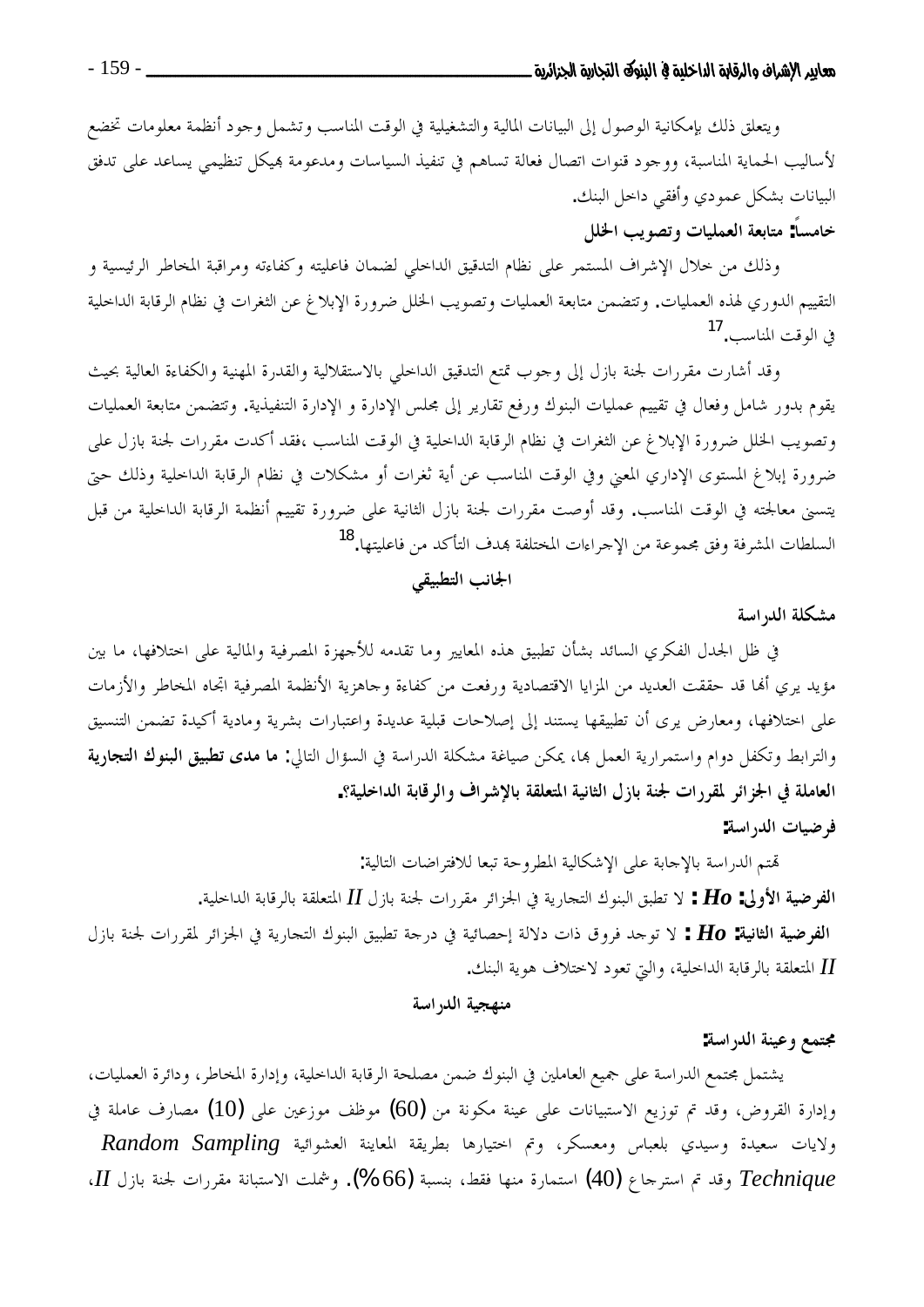والتي تتكون من العناصر الرئيسية التالية: الإشراف الإداري وثقافة الرقابة، وتعريف المخاطر وتقييمها، وأنشطة الرقابة وفصل المهام، والمعلومات والاتصال، ومتابعة العمليات وتصويب الخلل.

وتم تخصيص مجموعة من أسئلة الاستبانة لقياس كل منها، فقد خصصت الأسئلة من (1) إلى (13) لقياس الإشراف الإداري وثقافة الرقابة، ولقياس تعريف المخاطر وتقييمها تم تخصيص الأسئلة من (14) ولغاية (20)، أما فيما يتعلق بأنشطة الرقابة وفصل المهام فقد تم تخصيص الأسئلة من (21) إلى (27)، ولقياس المعلومات والاتصال حصصت الأسئلة من (28) ولغاية (32)، وأخيرا فقد قام الباحثان بتخصيص الأسئلة من (33) ولغاية (41) لقياس متابعة العمليات وتصويب الخلل. صدق وثبات أداة الدراسة:

للتحقق من صدق الأداة تم استخدام معادلة كرونباخ ألفا (Alpha Cronbach's) لقياس معامل الثبات الكلي لهذه الأداة حيث بلغ (96.19)، في حين تراوحت معاملات الثبات الخاصة بعناصر الدراسة بين (66.26) و(93.46) كما هو مبين في الجدول رقم (1) والذي يقيس معاملات الثبات لأبعاد الدراسة.

| معامل ألفا كرونباخ | الأبعاد                        |
|--------------------|--------------------------------|
| 92.25              | الإشراف الإداري وثقافة الرقابة |
| 91.17              | التعريف المخاطر وتقييمها       |
| 67.66              | أنشطة الرقابة وفصل المهام      |
| 93.14              | المعلومات والاتصال             |
| 88.78              | متابعة العمليات وتصويب الخلل   |
| 97.22              | الدرجة الكلية                  |

جدول (1) يبين معاملات الثبات لأبعاد الدراسة والبعد الكلبي

#### تحليل البيانات الاحصائية

تم الاعتماد على الأساليب الإحصائية المتمثلة في كل من التوزيعات التكرارية لوصف عينة الدراسة، والمتوسطات  $H$  الحسابية والانحرافات المعيارية واختبارات  $(\varGamma)$  و $(F)$  لقياس درحة تطبيق البنوك التحارية في الجزائر لمقررات لجنة بازل المتعلقة بالرقابة الداخلية.

## أولا :خصائص عينة الدراسة :

أظهرت عينة الدراسة الخصائص التالية وذلك حسب المؤهل العلمي ومجال العمل وصاحبه وعدد سنوات الخبرة فيه:

| النسبة المئوية %         | العدد | المتغير  |                |
|--------------------------|-------|----------|----------------|
| 90                       | 36    | بكالوريا |                |
| 10                       | 4     | ماجستير  | التحصيل العلمي |
| $\overline{\phantom{0}}$ |       | دكتوراه  |                |
| 22.5                     | 09    | المخاطر  |                |
| 22.5                     | 09    | التدقيق  | اسم الدائرة    |
| 35.0                     | 14    | القروض   |                |
| 20.0                     | 08    | العمليات |                |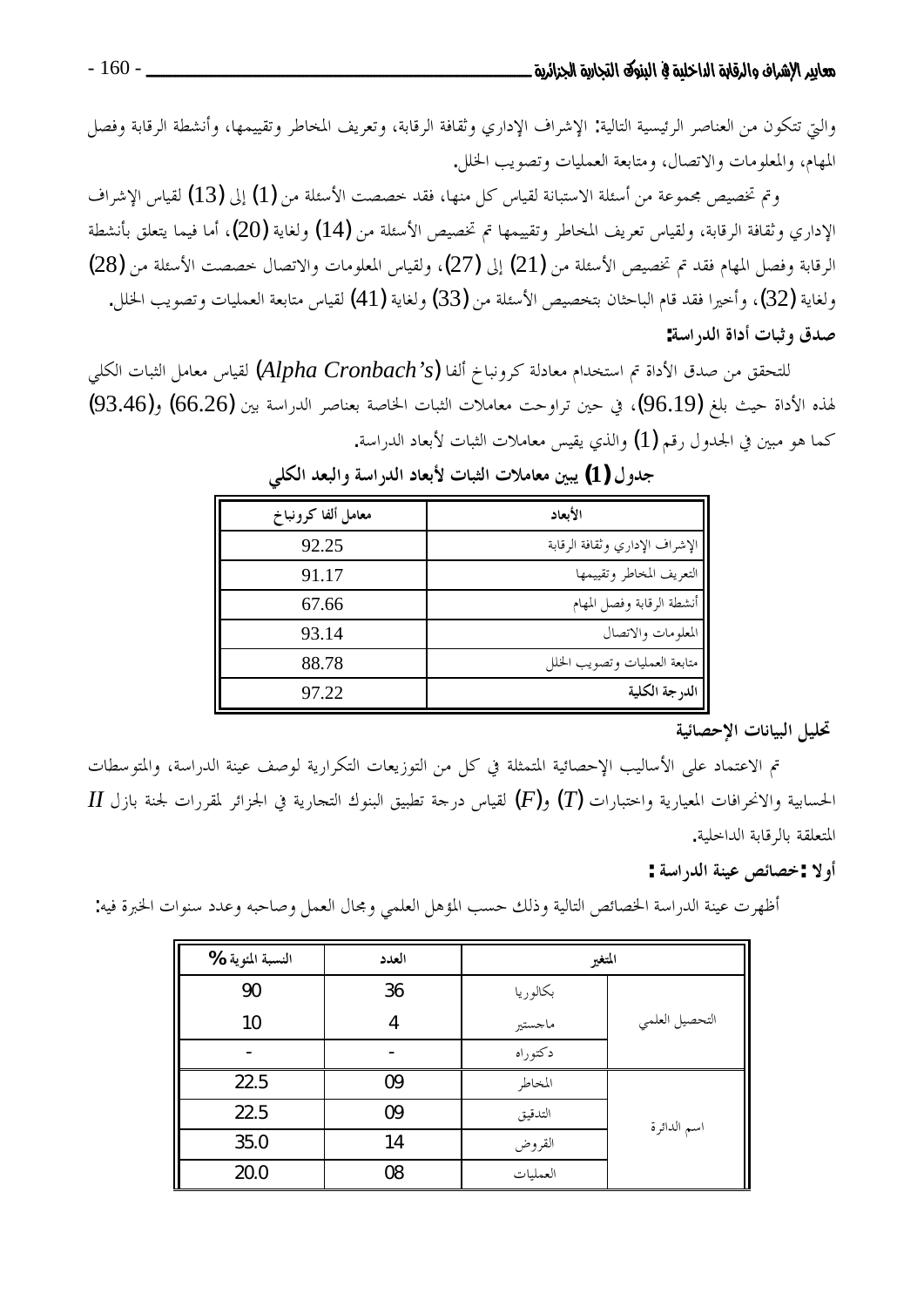| Π<br>52.5 | 21 | 5-1 سنوات |                      |
|-----------|----|-----------|----------------------|
| 47.5      | 10 | 6-20 سنة  | سنوات الخبرة العملية |
| 77.5      |    | وطني      |                      |
| 12.5      |    | عربي      | هوية البنك           |
| 10        |    | أجنبي     |                      |

ثانياً:الإحصاء الوصفى لعينة الدراسة

تم استخراج المتوسطات الحسابية والانحرافات المعيارية لدرجات تطبيق البنوك التجارية في الجزائر لمقررات لجنة بازل ي الرقابة الداخلية، مع الأخذ بعين الاعتبار أن الفقرة ذات المتوسط الحسابي الذي يقل عن (3) تعني درحة موافقة  $I\!I$ ضعيفة، والفقرة ذات المتوسط الحسابي الذي يزيد عن (3) تعني درجة موافقة عالية ، وذلك اعتماداً على مقياس الفقرات الذي تتراوح درحاته بين (1-5). وقد تم استخراج المتوسطات الحسابية والانحرافات المعيارية للفقرات التي تضمنتها الاستبانة ككل، ولكل بعد على حده كما هو موضح في الجدول رقم (3)

| درجة      | الانحراف | المتوسط | البعد                          |           |
|-----------|----------|---------|--------------------------------|-----------|
| المو افقة | المعياري | الحسابي |                                | رقم البعد |
| عالىة     | 0.57     | 4.23    | الإشراف الإداري وثقافة الرقابة | الأول     |
| عالىة     | 0.58     | 4.19    | التعريف بالمخاطر وتقييمها      | الثاني    |
| عالىة     | 0.30     | 4.31    | أنشطة الرقابة وفصل المهام      | الثالث    |
| ضعفة      | 0.60     | 2.65    | المعلومات والاتصال             | الرابع    |
| ضعىفة     | 0.54     | 2.56    | متابعة العمليات وتصويب الخلل   | الخامس    |
| عالىة     | 0.45     | 4.21    | الدرجة الكلية                  |           |

الجدول (3): المتوسطات الحسابية والانحرافات المعيارية لأبعاد الرقابة الداخلية

يوضح الجدول المتوسطات الحسابية والانحرافات المعيارية لدرجات اعتقاد عينة البحث أن البنوك التجارية في الجزائر تطبق مقررات لجنة بازل II في الرقابة الداخلية، حيث أن درجة الموافقة على التقييم كانت عالية في البعد الأول (الإشراف الإداري وثقافة الرقابة)، والثاني (التعريف المخاطر وتقييمها) والثالث (أنشطة الرقابة وفصل المهام) أما البعد الرابع (المعلومات والاتصال) والخامس (متابعة العمليات وتصويب الخلل) فكانت درجة الموافقة عليها ضعيفة، وقد تضمن التحليل كل فقرة من فقرات الأبعاد الخمسة المذكورة.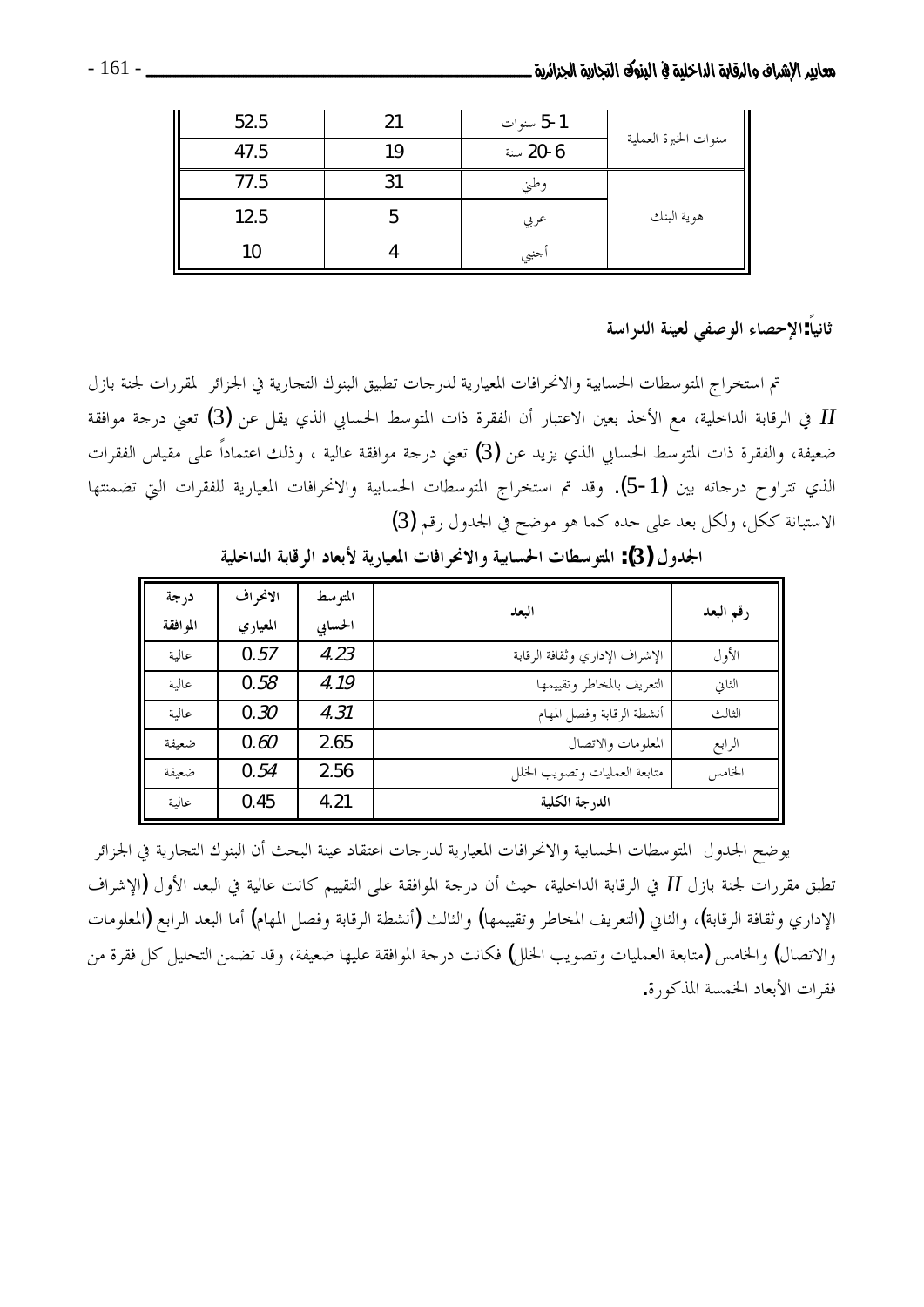أولا: الإشراف الإداري وثقافة الرقابة

جدول (4): المتوسطات الحسابية والانحرافات المعيارية لبعد الإشراف الإداري وثقافة الرقابة

| درجة<br>الموافقة | الانحراف<br>المعياري | المتوسط<br>الحسابي | فقرات بعد الإشراف الإداري وثقافة الرقابة                                                                                       | رقم<br>الفقرة  |
|------------------|----------------------|--------------------|--------------------------------------------------------------------------------------------------------------------------------|----------------|
| عالية            | 0.85                 | 4.47               | يقوم مجلس الإدارة بإجراء مراجعة دورية لاستراتيجيات العمل<br>والسياسات العامة للبنك                                             | 1              |
| عالية            | 0.84                 | 4.43               | يقوم المحلس الإدارة بإجراء مراجعة دورية لمدى ملائمة<br>إستراتيجية البنك وحدود المخاطر                                          | $\overline{2}$ |
| عالية            | 0.67                 | 4.40               | تقوم الإدارة التنفيذية بتعزيز المعايير المثلي للنزاهة والأخلاق في<br>إجراءات التعامل الداخلية والخارجية                        | 13             |
| عالية            | 0.71                 | 4.25               | تحقق الإدارة التنفيذية نجاحات عالية في تطبيق الاستراتيجيات<br>المعتمدة من قبل محلس الإدارة                                     | 5              |
| عالية            | 0.77                 | 4.23               | تحقق الإدارة التنفيذية نجاحات عالية في التأكيد من وضوح<br>الصلاحيات والمسؤوليات من خلال نظام اتصال فعال.                       | 7              |
| عالية            | 0.73                 | 4.23               | تحقق الإدارة التنفيذية نجاحات عالية في تطوير السياسات<br>والعمليات المتعلقة بتحديد وقياس ومراقبة المخاطر التي يواجهها<br>البنك | 6              |
| عالية            | 0.68                 | 4.18               | يقوم مجلس الإدارة بالتأكيد من قبل الإدارة التنفيذية باتخاذ<br>الخطوات الضرورية لتحديد وقياس ومراقبة المخاطر                    | 3              |
| عالية            | 0.59                 | 4.17               | تقوم الإدارة التنفيذية بمراقبة مدى كفاءة وكفاية نظام الرقابة<br>الداخلية                                                       | 9              |
| عالية            | 0.86                 | 4.15               | تقوم الإدارة التنفيذية بإنشاء ثقافة مؤسسية تركز على أهمية<br>الرقابة الداخلية                                                  | 11             |
| عالية            | 0.55                 | 4.10               | تمتع البنك بوحود نظام رقابة داخلية فعال                                                                                        | 8              |
| ضعيفة            | 0.78                 | 2.83               | يهتم مجلس الإدارة بما فيه الكفاية في رسم السياسات الإدارية<br>والهيكل التنظيمي                                                 | 4              |
| ضعيفة            | 0.74                 | 2.47               | تقوم الإدارة التنفيذية بإرساء مبدأ الرقابة الداخلية باعتبارها من<br>مسئووليات كافة الأفراد في البنك                            | 10             |
| ضعيفة            | 0.89                 | 2.09               | تقوم الإدارة التنفيذية باطلاع كافة الموظفين على أدوارهم في<br>إطار علميات الرقابة الداخلية بطريقة واضحة ومكتوبة                | 12             |
| عالية            | 0.57                 | 4.23               | الدرجة الكلية                                                                                                                  |                |

يظهر الجدول رقم (4) درجة موافقة عينة البحث على تقييم الفقرات وفقاً للبعد الأول المتمثل في الإشراف الإداري وثقافة الرقابة كما يشير الجدول إلى أن عينة البحث راضية عن وجود نظام رقابة داخلية فعال، يقوم على المراجعة الدورية لاستراتيجيات العمل والسياسات العامة للبنك، ومراقبة مدى كفاءة وكفاية نظام الرقابة الداخلية، وتحديد وقياس ومراقبة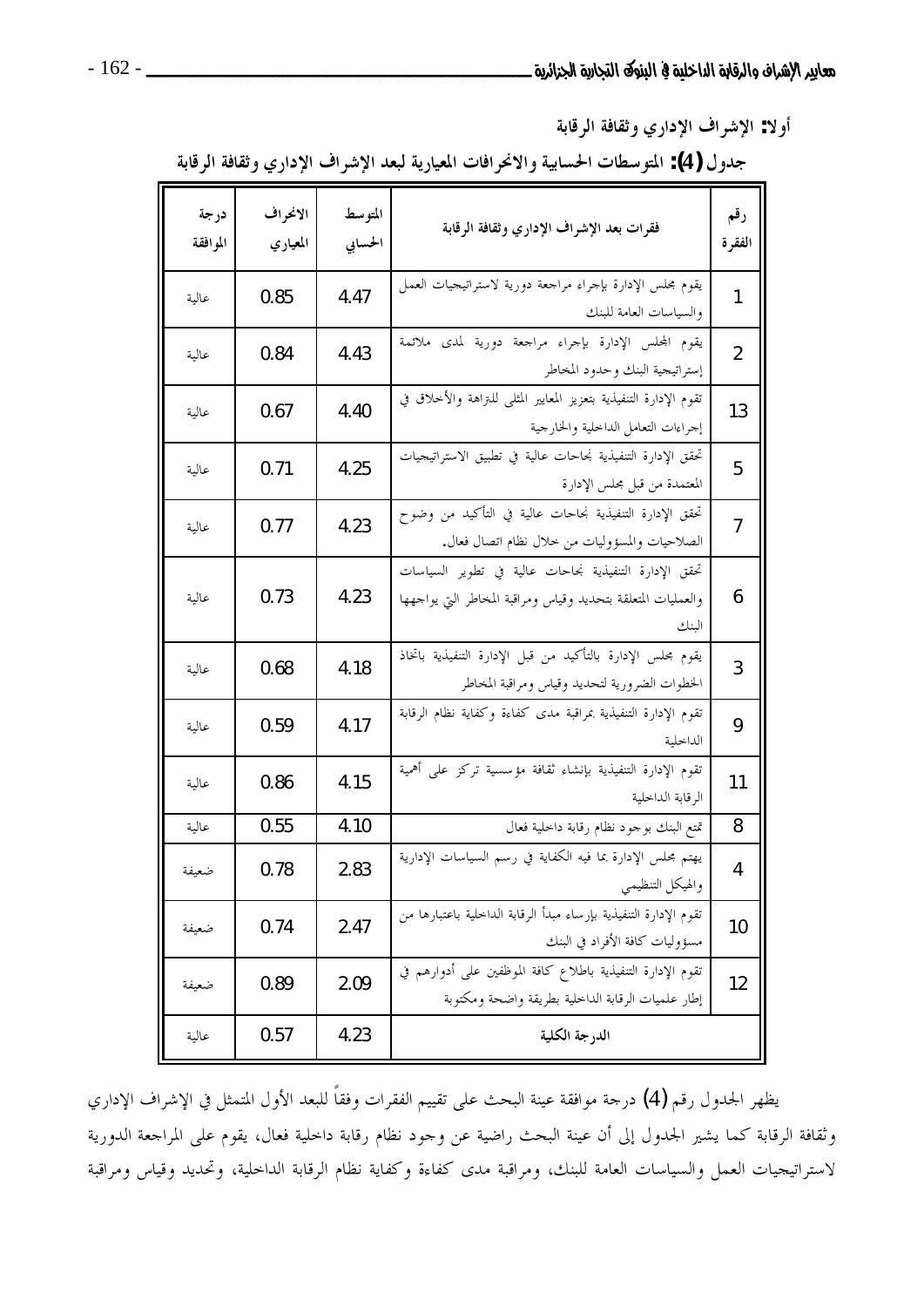المخاطر التي يواجهها ، وفصل المهام وتحديد المسؤوليات مع التأكيد على المعايير المثلي للتراهة والأخلاق في إجراءات التعامل وهي البنود التيّ أظهرت متوسطالها قيما أعلى من من المتوسط الحسابي المعياري (3)، بينما اعترضت عينة الدراسة على عدم الاهتمام بالسياسات الإدارية والهيكل التنظيمي واعتبار أن الرقابة الداخلية ليست مسؤولية كافة الأفراد في البنك بل هي من اختصاص دائرة معينة لا يتم اطلاع موظفيها على أدوارهم في إطار علميات الرقابة الداخلية بطريقة واضحة ومكتوبة، وجاءت قيم متوسطالها أدن من المتوسط الحسابي المعياري (3).

وكان ترتيب فقرات هذا البعد تنازلياً حسب درجة موافقة عينة البحث عليها كما يلي: (2، 13، 5، 10، 7، 6، 4، 3، 9، 11، 8، 4، 10، 12)، أما فيما يتعلق بالدرجة الكلية للبعد فقد بلغ المتوسط الحسابي (4.23) الأمر الذي يشير إلى درجة موافقة عالية للمبحوثين.

ثانياً: تعريف المخاطر وتقييمها

| درجة<br>الموافقة | الانحراف<br>المعياري | المتوسط<br>الحسابي | فقرات بعد التعريف المخاطر وتقييمها                                                                    | رقم<br>الفقرة |
|------------------|----------------------|--------------------|-------------------------------------------------------------------------------------------------------|---------------|
| عالية            | 0.69                 | 4.33               | تقوم الإدارة التنفيذية بتصنيف كافة المخاطر من ناحية تأثيرها<br>على العمل البنكي                       | 15            |
| عالية            | 0.64                 | 4.27               | تقوم الإدارة التنفيذية بتحديد كافة المخاطر التي يمكن أن<br>يتعرض لها البنك                            | 14            |
| عالية            | 0.62                 | 4.22               | تقوم الإدارة التنفيذية بتحديد المخاطر التي يمكن السيطرة عليها،<br>والمخاطر التي لا يمكن السيطرة عليها | 16            |
| عالية            | 0.78                 | 4.18               | تتم عملية تقييم المخاطر انطلاقاً من خطوط العمل الدنيا صعوداً<br>إلى الأنشطة العامة                    | 19            |
| عالية            | 0.77                 | 4.15               | تضع الإدارة التنفيذية إجراءات بشكل سريع لمواجهة المخاطر                                               | 20            |
| عالية            | 0.79                 | 4.13               | تأحذ عملية تقييم المخاطر بالاعتبار مبدأ الكلفة والمنفعة                                               | 17            |
| عالية            | 0.71                 | 4.03               | تتم عملية تقييم المخاطر بشكل متواصل                                                                   | 18            |
| عالية            | 0.58                 | 4.49               | الدرجة الكلية                                                                                         |               |

جدول (5): المتوسطات الحسابية والانحرافات المعيارية في بعد التعريف المخاطر وتقييمها

تم استخراج المتوسطات الحسابية والانحرافات المعيارية لكل فقرة من فقرات البعد الثاني (تعريف المخاطر وتقييمها) كما يظهر في الجدول رقم (5) والذي يشير إلى أن عينة الدراسة توافق بدرجة عالية على سياسة البنك في مجال تصنيف المخاطر وطرق تقيمها وقياسها وتحديد المخاطر المختملة وتحديد ما يمكن السيطرة عليه منها وما لا يمكن وفقا لأولوية النشاط من الأدنى وصعوداً إلى الأنشطة العامة وأن هذه العملية تتم بشكل متواصل آخذة في عين الاعتبار مبدأ الكلفة والمنفعة، وجاءت متوسطالها الحسابية في مجملها أعلى من المتوسط الحسابي المعياري (3)، الأمر الذي يشير إلى أن درجة موافقة عينة البحث عليها عالية، وبدرجة كلية للبعد بلغ المتوسط الحسابي (4.49) بموافقة عالية.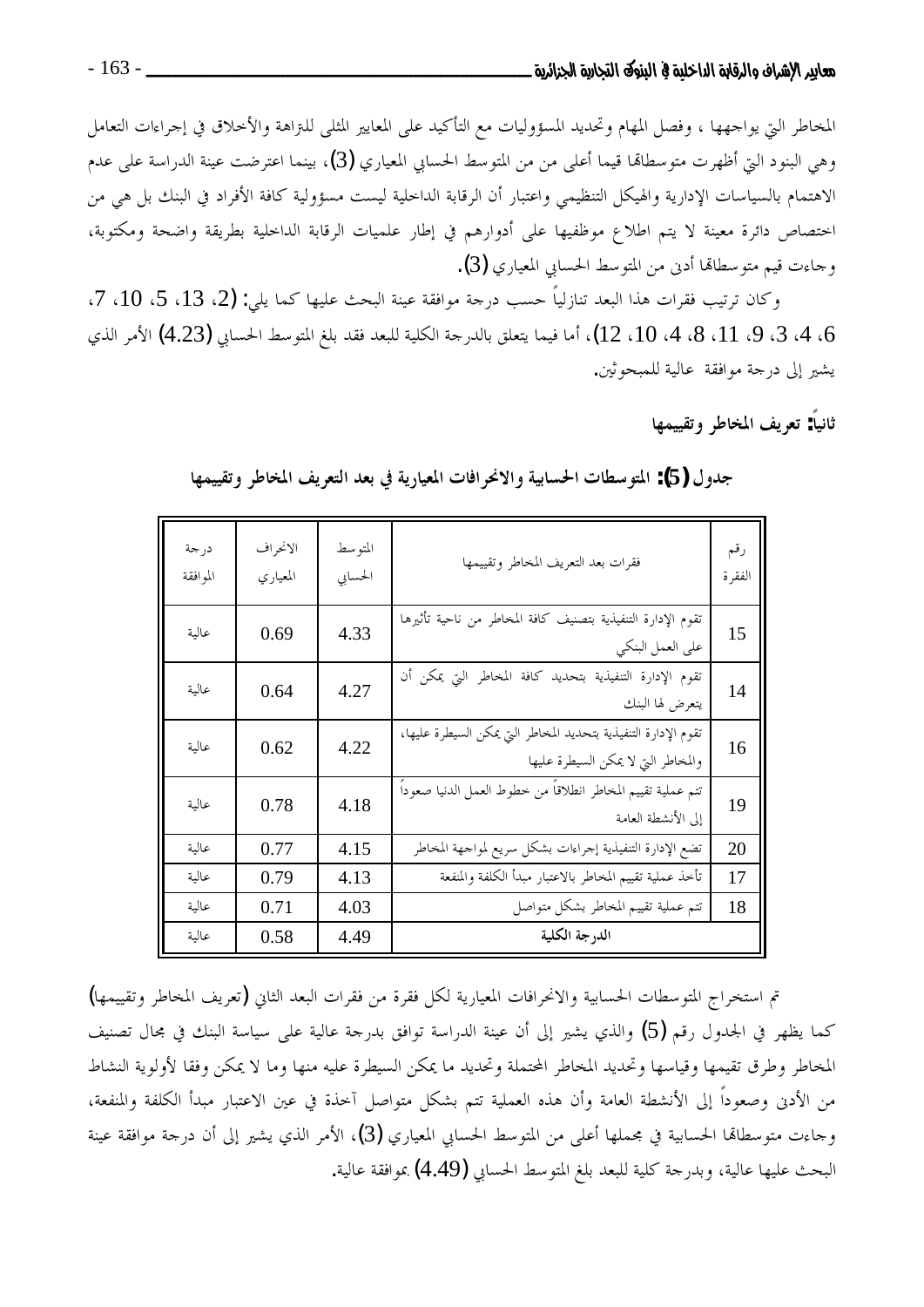ثالثاً: أنشطة الرقابة وفصل المهام

| درجة<br>الموافقة | الانحراف<br>المعياري | المتوسط<br>الحسابي | فقرات بعد أنشطة الرقابة وفصل المهام                                                                                      | رقم<br>الفقرة |
|------------------|----------------------|--------------------|--------------------------------------------------------------------------------------------------------------------------|---------------|
| عالية            | 0.50                 | 4.60               | تساهم التقارير الدورية المقدمة للإدارة التنفيذية في نجاح<br>إجراءات الرقابة                                              | 21            |
| عالية            | 0.49                 | 4.38               | تساهم علمية توزيع الصلاحيات على المستويات الإدارية<br>المختلفة في تحسين إحراءات الرقابة الداخلية                         | 22            |
| عالية            | 0.46                 | 4.30               | تؤدي إدارة السقوف والتفويضات الخاصة بما المحددة من قبل<br>الإدارة التنفيذية إلى تحسين إجراءات الرقابة الداخلية           | 25            |
| عالية            | 0.60                 | 4.28               | تساهم إجراءات حل المشاكل المفاجئة سواء ما يتعلق بالإبلاغ<br>أو سرعة التدحل في تحسين إجراءات الرقابة الداخلية             | 26            |
| عالية            | 0.45                 | 4.28               | يتوفر ضوابط التحكم والسيطرة التي تمنع الوصول إلى<br>الموجودات الملموسة                                                   | 23            |
| عالية            | 0.68                 | 4.18               | تحرص الإدارة التنفيذية على تطبيق مبدأ فصل المهام وعدم<br>إيكال مهام متعارضة لموظف واحد                                   | 27            |
| عالية            | 0.36                 | 4.15               | تساهم جهود الإدارة التنفيذية في التقيد بمعايير معينة مثل<br>التركزات الائتمانية وغيرها في تحسين إحراءات الرقابة الداخلية | 24            |
| عالىة            | 0.30                 | 4.31               | الدرجة الكلية                                                                                                            |               |

جدول (6): المتوسطات الحسابية والانحرافات المعيارية في بعد أنشطة الرقابة وفصل المهام

تم استخراج المتوسطات الحسابية والانحرافات المعيارية لكل فقرة من فقرات البعد الثالث (أنشطة الرقابة وفصل المهام) كما يظهر في الجدول رقم (6) حيث أظهرت هي الأخرى درجة موافقة عالية من طرف عينة الدراسة حيث ترى العينة أن تطبيق مبدأ فصل المهام وعدم إيكال مهام متعارضة لموظف واحد، وتوزيع الصلاحيات على المستويات الإدارية وتقديم التقارير الدورية وتدابير وإجراءات حل المشاكل المفاجئة تساهم في تحسين إجراءات الرقابة الداخلية، حيث كانت المتوسطات الحسابية للعناصر السالفة الذكر في مجملها أكبر من المتوسط المتوسط الحسابي المعياري (3).

وكان ترتيب بقية فقرات هذا البعد تنازلياً حسب درجة موافقة عينة البحث العالية عليها كما يلي: (22، 25، 26، 23، 27)، أما فيما يتعلق بالدرجة الكلية للبعد فقد بلغ المتوسط الحسابي (4.31) الأمر الذي يشير إلى أن درجة موافقة عينة البحث على مجمل فقراته كانت عالية.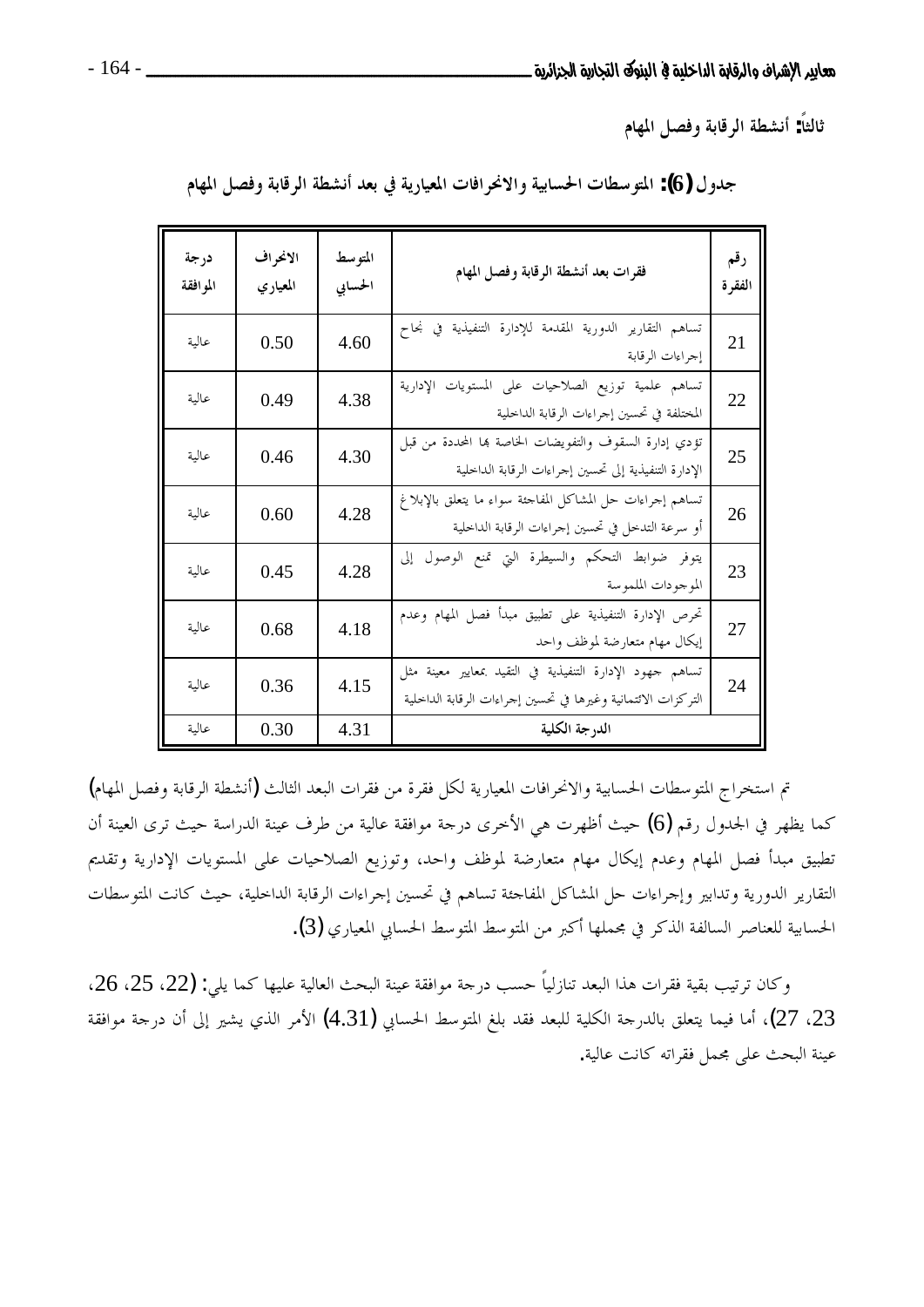رابعاً: المعلومات والاتصال

| درجة<br>الموافقة | الانحراف<br>المعياري | المتوسط<br>الحسابي | فقرات بعد المعلومات والاتصال                                                                     | رقم<br>الفقرة |
|------------------|----------------------|--------------------|--------------------------------------------------------------------------------------------------|---------------|
| عالية            | 0.64                 | 4.50               | يتوفر أنظمة معلومات داحلية مالية وتشغيلية كافية تساهم في<br>تحسين إجراءات الرقابة الداخلية       | 28            |
| ضعيفة            | 0.70                 | 2.47               | توفر وعي كافي لدى مستخدمي أنظمة المعلومات الإلكترونية<br>بإجراءات الرقابة الداخلية               | 29            |
| ضعيفة            | 0.72                 | 2.19               | توفر ضوابط رقابة مختلفة تستخدم في حالة الطوارئ تضمن<br>عدم التوقف عن العمل أو التعرض للخسائر     | 30            |
| ضعيفة            | 0.78                 | 2.17               | يتوفر قنوات فعالة تضمن فهم كافة الموظفين للسياسات<br>والإجراءات المتعلقة بنظام الرقابة           | 32            |
| ضعيفة            | 0.81                 | 2.05               | تشمل الرقابة وحود خطة طوارئ لضمان سير العمل وتقليل<br>احتمالات تعطل الأحهزة والأنظمة الإلكترونية | 31            |
| ضعيفة            | 0.60                 | 2.87               | الدرجة الكلية                                                                                    |               |

جدول (7): المتوسطات الحسابية والانحرافات المعيارية في بعد المعلومات والاتصال

بينت المتوسطات الحسابية والانحرافات المعيارية لكل فقرة من فقرات البعد الرابع (المعلومات والاتصال) كما يظهر في الجدول رقم (7) عدم رضي شبه مطلق على مناخ الاتصال والملومات في البنك و لم تستثني من عدم الموافقة تلك سوى توفر البنك على أنظمة معلومات داخلية مالية وتشغيلية كافية تساهم في تحسين إجراءات الرقابة الداخلية"، بينما أظهرت انتقادات بخصوص تمكن الموظفين من المفاهيم والسياسات والإجراءات المتعلقة بنظام الرقابة وكذلك عن مدى تمكين نظام الرقابة للبنك لمواجهة الحالات الطارئة وضمان سير العمل.

وكانت المتوسطات الحسابية لأغلب عناصر البند الرابع أقل من المتوسط الحسابي المعياري (3)، الأمر الذي يشير إلى أن درجة موافقة عينة البحث عليها ضعيفة، أما فيما يتعلق بالدرجة الكلية للبعد فقد بلغ المتوسط الحسابي (2.87) الأمر الذي يشير إلى أن عينة البحث غير موافقين على مجمل فقراته.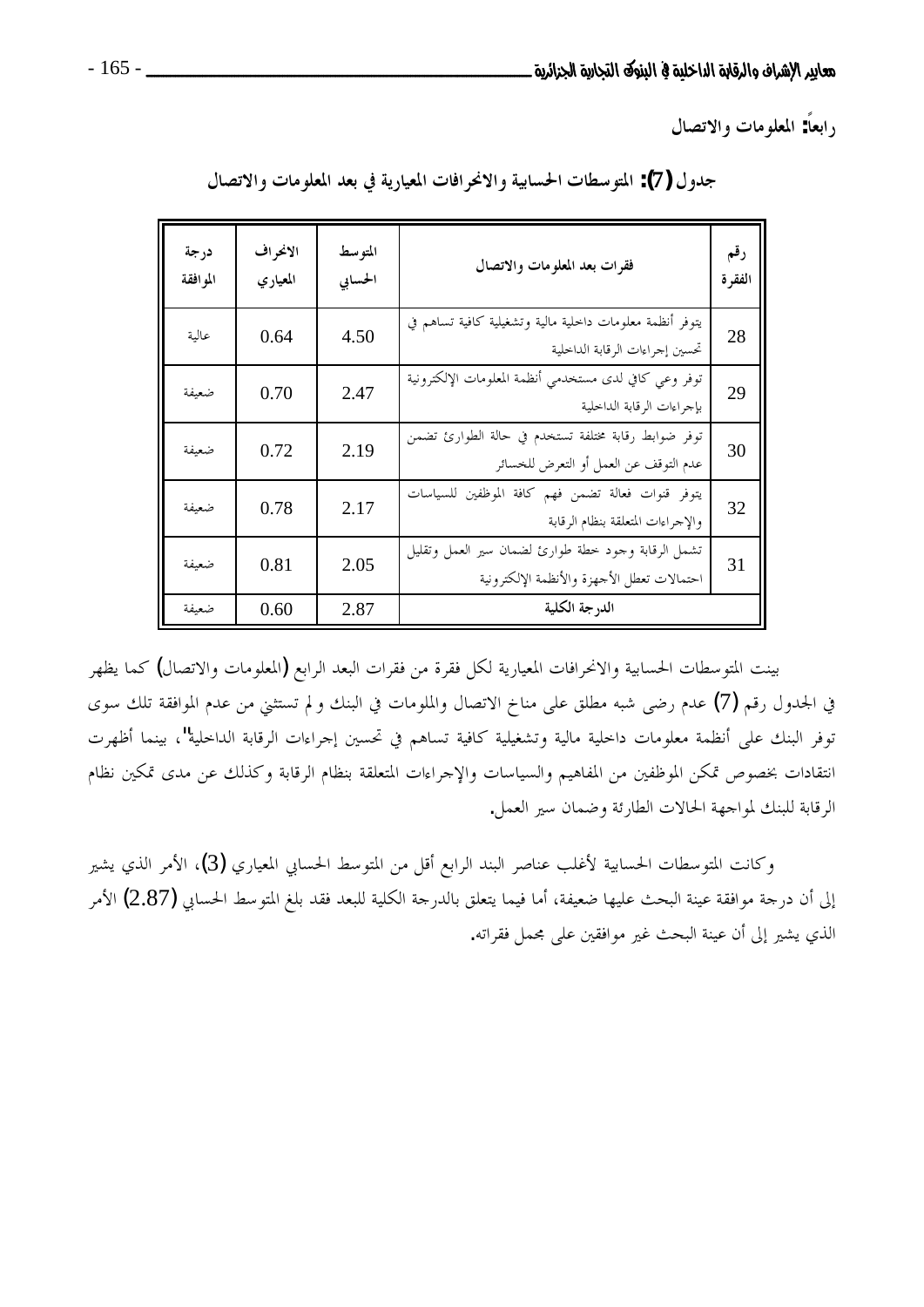خامساً: متابعة العمليات وتصويب الخلل

| جدول (8): المتوسطات الحسابية والانحرافات المعيارية لبعد متابعة العمليات وتصويب الخلل |  |  |  |  |  |  |  |  |
|--------------------------------------------------------------------------------------|--|--|--|--|--|--|--|--|
|--------------------------------------------------------------------------------------|--|--|--|--|--|--|--|--|

| درجة<br>الموافقة | الانحراف<br>المعياري | المتوسط<br>الحسابي | فقرات بعد متابعة العمليات وتصويب الخلل                                                                                                  | رقم<br>الفقرة |
|------------------|----------------------|--------------------|-----------------------------------------------------------------------------------------------------------------------------------------|---------------|
| عالية            | 0.59                 | 4.25               | تساهم استقلالية الرقابة الداخلية عن الإدارية التنفيذية في تحسين<br>إحراءات الرقابة الداخلية                                             | 36            |
| عالية            | 0.53                 | 4.15               | في إطار عمليات التدقيق الداخلي يتم إبلاغ المستوى الإداري<br>المعني وفي الوقت المناسب عن أية ثغرات أو مشكلات في نظام<br>الرقابة الداخلية | 40            |
| عالية            | 0.70                 | 3.07               | التدخل الفوري يتناسب مع أي تغيير مفاجئ في البيئة الداخلية<br>أو الخارجية للبنك                                                          | 35            |
| ضعيفة            | 0.66                 | 2.78               | .<br>يتلاءم نظام الرقابة الداخلية المستخدم مع طبيعة المخاطر التي<br>يمكن أن يتعرض لها البنك                                             | 41            |
| ضعيفة            | 0.98                 | 2.89               | يتمتع العاملون في مجال الرقابة الداخلية بالتأهيل العملي والخبرة<br>بشكل جيد                                                             | 38            |
| ضعيفة            | 0.72                 | 2.58               | يتم التعامل مع نشاطات نظام الرقابة الداخلية كجزء من<br>الواجبات اليومية للبنك                                                           | 33            |
| ضعيفة            | 0.68                 | 2.54               | يتمتع العاملون في مجال الرقابة الداخلية بكامل صلاحية<br>الوصول إلى كافة السجلات والوثائق الخاصة بكافة أعمال<br>البنك.                   | 37            |
| ضعيفة            | 0.88                 | 2.45               | يتمتع العاملون في مجال الرقابة الداخلية بالاستقلالية                                                                                    | 39            |
| ضعيفة            | 0.72                 | 2.35               | يتم التعامل مع عمليات التقييم الدوري لعمليات الرقابة<br>الداخلية كحزء من الواجبات اليومية للبنك                                         | 34            |
| ضعىفة            | 0.54                 | 2.82               | الدرجة الكلية                                                                                                                           |               |

عبرت المتوسطات الحسابية والانحرافات المعيارية لأغلبية فقرات البعد الخامس (متابعة العمليات وتصويب الخلل) عن عدم موافقة عينة البحث والدراسة عن مدى تطبيق هذا المعيار كما يظهر في الجدول رقم (8)، حيث تعيب عينة البحث على البنك عدم توافق نظام الرقابة المعمول به مع طبيعة المخاطر التي يمكن أن يتعرص لها، و عدم التأهيل العلمي والخبرة الكافية للقائمين على الرقابة الداحلية، وعدم تمتعهم بالصلاحيات الكافية للولوج على الوثائق والسجلات وكذا عدم تمتعهم بالاستقلالية وأن عمليات الرقابة تتم بصفة دورية ولا تعتبر كجزء من الواجبات اليومية للبنك ولهذا كانت موافقتهم على اغلب عناصر البند الخامس ضعيفة، أما فيما يتعلق بالدرجة الكلية للبعد فقد بلغ المتوسط الحسابي (2.82) الأمر الذي يشير إلى أن درجة موافقة عينة البحث على مجمل فقراته كانت ضعيفة.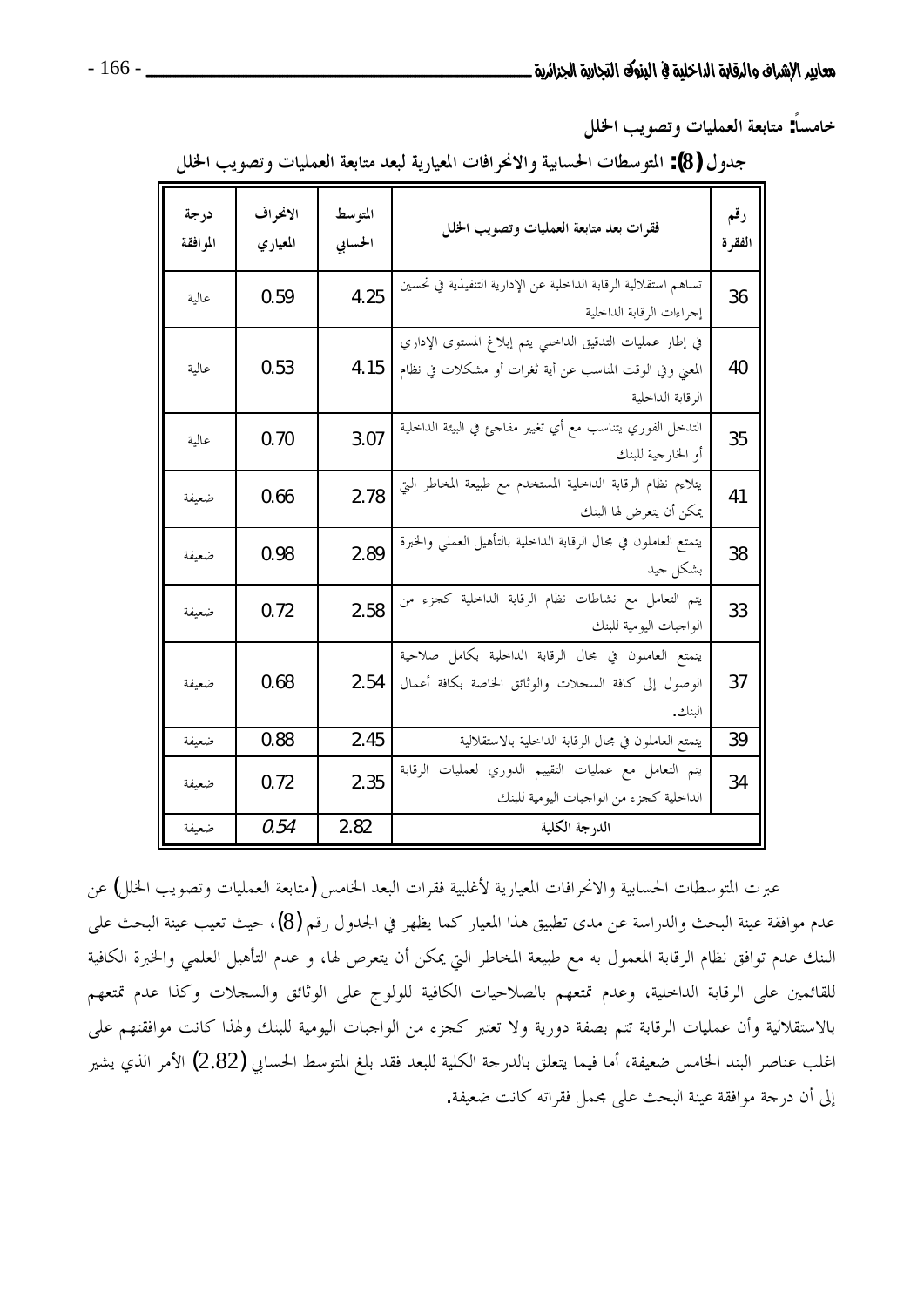اختبار فرضيات الدراسة:

الفرضية الأولى:

لاختبار فرضية الدراسة الأولى التي تنص على "لا تطبق البنوك التجارية في الجزائر مقررات لجنة بازل II في الرقابة الداخلية"، تم إجراء اختبار (Independent Samples T-test) (T)، وأشارت نتائج الاختبار إلى أن البنوك التجارية في الجزائر تطبق مقررات لجنة بازل  $I$  في الرقابة الداحلية لكن بصفة جزئية فقط، وذلك لأن قيمة  $(T)$  المحسوبة لهذا الاختبار بلغت (17.21)، وهي أعلى من قيمة (7) الجدولية البالغة (1.68)، وعليه فإننا نرفض الفرضية العدمية سابقة الذكر .

أما على مستوى الأبعاد فقد أظهرت النتائج أن البنوك التجارية في الجزائر تطبق مقررات لجنة بازل II في الرقابة الداخلية في الأبعاد الثلاث (الإشراف الإداري وثقافة الرقابة، وتعريف المخاطر وتقييمها، وأنشطة الرقابة وفصل المهام)، ولا تطبق البعد الرابع المتعلق بالمعلومات والاتصال وكذا البعد الخامس المتعلق بمتابعة العمليات وتصويب الخلل، وذلك لأن قيمة المحسوبة لهذا الاختبار بلغت لهذه الأبعاد (13.65، 12.88، 27.96، 0.98،) على التوالي، وهي جميعها  $(T)$ أعلى من قيمة (7) الحدولية البالغة (1.67) ما عدا البعد الرابع والخامس. والجدول رقم (9) يوضح ذلك.

جدول (9): نتائج اختبار (T) الأحادي لدرجات اعتقاد عينة البحث أن البنوك التجارية في الجزائر تطبق مقررات

| الدلالة الإحصائية | درجات<br>الحرية | قيمة (ت)<br>المجدولية | قيمة (ت)<br>المحسوبة | الانحراف المعياري | المتوسط الحسابى | البعد                             |
|-------------------|-----------------|-----------------------|----------------------|-------------------|-----------------|-----------------------------------|
| 0.0001            | 39              | 1.68                  | $*13.65$             | 0.57              | 4.23            | الإشراف الإداري وثقافة<br>الرقابة |
| 0.0001            | 39              | 1.68                  | **12.88              | 0.58              | 4.18            | التعريف المخاطر وتقييمها          |
| 0.0001            | 39              | 1.68                  | $*27.56$             | 0.30              | 4.31            | أنشطة الرقابة وفصل المهام         |
| 0.0001            | 39              | 1.68                  | $*$ 0.98             | 0.60              | 2.87            | المعلومات والاتصال                |
| 0.0001            | 39              | 1.68                  | $*$ <sup>0.83</sup>  | 0.54              | 2.82            | متابعة العمليات وتصويب<br>الخلل   |
| 0.0001            | 39              | 1.68                  | **17.21              | 0.45              | 4.09            | الدرجة الكلية                     |

لجنة بازل II في الرقابة الداخلية

\*\* عند مستوى دلالة إحصائية أقل من 0.01.

الفرضية الثانية:

لاختبار فرضية الدراسة الثانية التي تنص على "لا توحد فروق ذات دلالة إحصائية عند مستوى معنوية أقل من أو يساوي 0.05 في متوسط درجات اعتقاد عينة البحث أن البنوك التجارية في الجزائر تطبق مقررات لجنة بازل II في الرقابة الداخلية تعزى لمتغير هوية البنك"، تم إجراء اختبار تحليل التباين (ANOVA)، وأشارت نتائج الاختبار إلى أنه لا يوجد  $H$  فروق ذات دلالة إحصائية في متوسط درجات اعتقاد عينة البحث أن البنوك التجارية في الجزائر تطبق مقررات لجنة بازل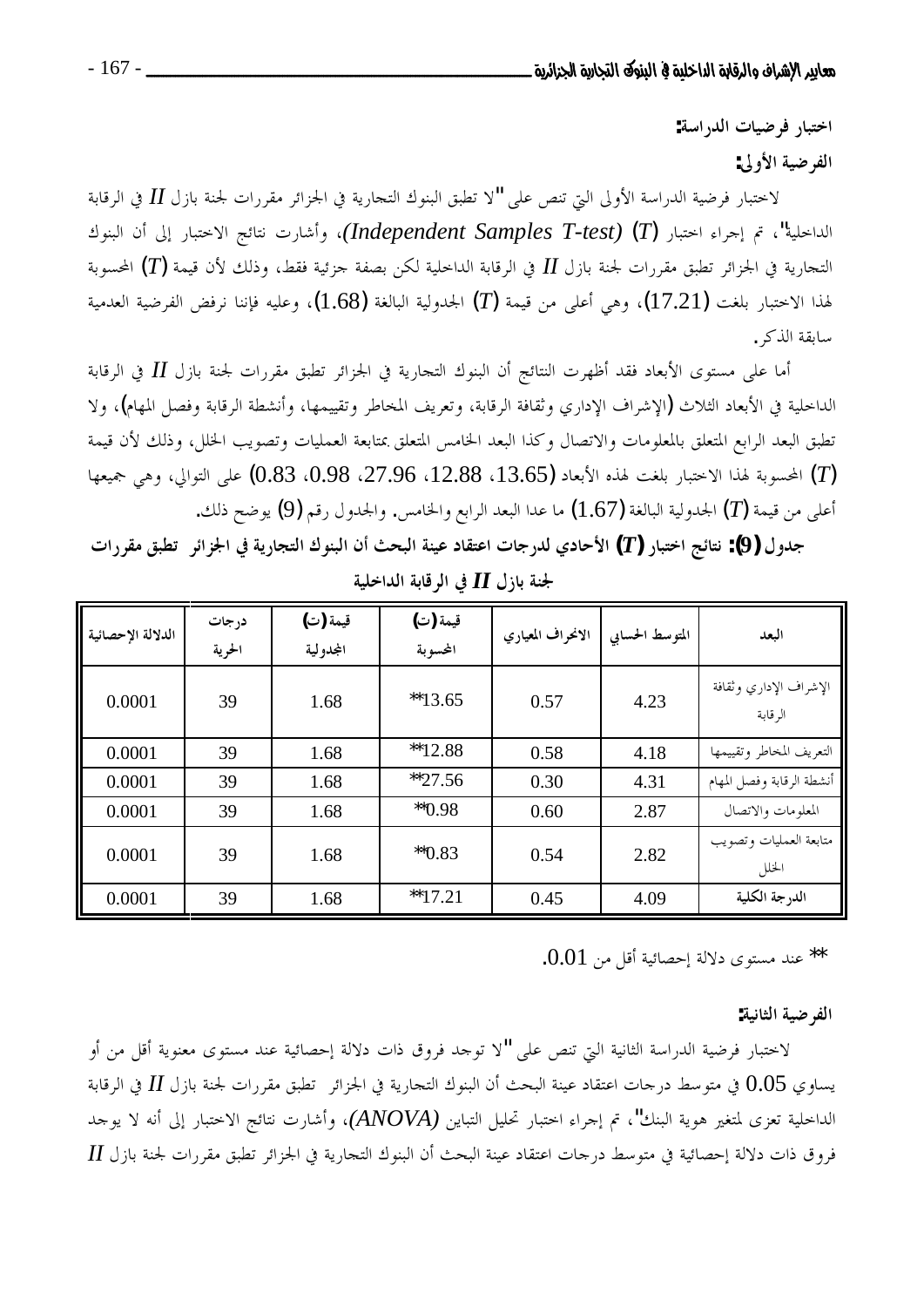في الرقابة الداخلية تعزى لمتغير هوية البنك، وذلك لأن قيمة  $(F)$  المحسوبة لهذا الاختبار بلغت  $(0.946)$ ، وهي أقل من قيمة الجدولية البالغة (3.23)، وعليه فإننا نقبل الفرضية العدمية سابقة الذكر . الجدولية البالغة  $(F)$ 

أما على مستوى الأبعاد فقد أظهرت النتائج أنه لا يوجد فروق ذات دلالة إحصائية في متوسط درجات اعتقاد عينة البحث أن البنوك التجارية في الجزائر تطبق مقررات لجنة بازل II في الرقابة الداخلية تعزى لمتغير هوية البنك للأبعاد كافة (الإشراف الإداري وثقافة الرقابة، والتعريف المخاطر وتقييمها، وأنشطة الرقابة وفصل المهام، والمعلومات والاتصال، ومتابعة العمليات وتصويب الحلل)، وذلك لأن قيمة (F) المحسوبة لهذا الاحتبار بلغت لهذه المحالات (1.03، 0.65، 0.56، 0.69، 1.03) على التوالي، وهي جميعها أقل من قيمة  $(F)$  الجدولية البالغة (3.23). والجدول رقم (10) يوضح ذلك. جدول (10): نتائج اختبار تحليل التباين (ANOVA) درجات اعتقاد عينة البحث أن البنوك التجارية في الجزائر

| الدلالة   | قيمة (ف) | قيمة (ف) | متوسط    | درجات          | مجموع    | مصدر التباين   | المجال                            |
|-----------|----------|----------|----------|----------------|----------|----------------|-----------------------------------|
| الإحصائية | الجدولية | المحسوبة | المربعات | الحرية         | المربعات |                |                                   |
|           |          |          | 0.34     | $\overline{2}$ | 0.67     | بين المحموعات  |                                   |
| 0.368     | 3.23     | 1.03     | 0.33     | 37             | 12.05    | داخل المحموعات | الإشراف الإداري<br>وثقافة الرقابة |
|           |          |          |          | 39             | 12.72    | الكلى          |                                   |
|           |          |          | 0.23     | $\overline{2}$ | 0.45     | بين المحموعات  |                                   |
| 0.529     | 3.23     | 0.65     | 0.35     | 37             | 12.83    | داحل المحموعات | التعريف المخاطر<br>وتقييمها       |
|           |          |          |          | 39             | 13.27    | الكلي          |                                   |
|           |          |          | 0.05     | $\overline{2}$ | 0.10     | بين المحموعات  | أنشطة الرقابة                     |
| 0.578     | 3.23     | 0.56     | 0.89     | 37             | 3.31     | داخل المحموعات | وفصل المهام                       |
|           |          |          |          | 39             | 3.41     | الكلى          |                                   |
|           |          |          | 0.25     | 2              | 0.51     | بين المحموعات  |                                   |
| 0.508     | 3.23     | 0.69     | 0.37     | 37             | 13.59    | داحل المحموعات | المعلومات<br>والاتصال             |
|           |          |          |          | 39             | 14.10    | الكلي          |                                   |
|           |          |          | 0.30     | $\overline{2}$ | 0.59     | بين المحموعات  | متابعة العمليات                   |
| 0.366     | 3.23     | 1.03     | 0.29     | 37             | 10.64    | داخل المحموعات | وتصويب الخلل                      |
|           |          |          |          | 39             | 11.23    | الكلي          |                                   |
|           |          |          | 0.19     | $\overline{2}$ | 0.38     | بين المحموعات  |                                   |
| 0.397     | 3.23     | 0.95     | 0.20     | 37             | 7.49     | داخل المحموعات | الدرجة الكلية                     |
|           |          |          |          | 39             | 7.87     | الكلى          |                                   |

تطبق مقررات لجنة بازل II في الرقابة الداخلية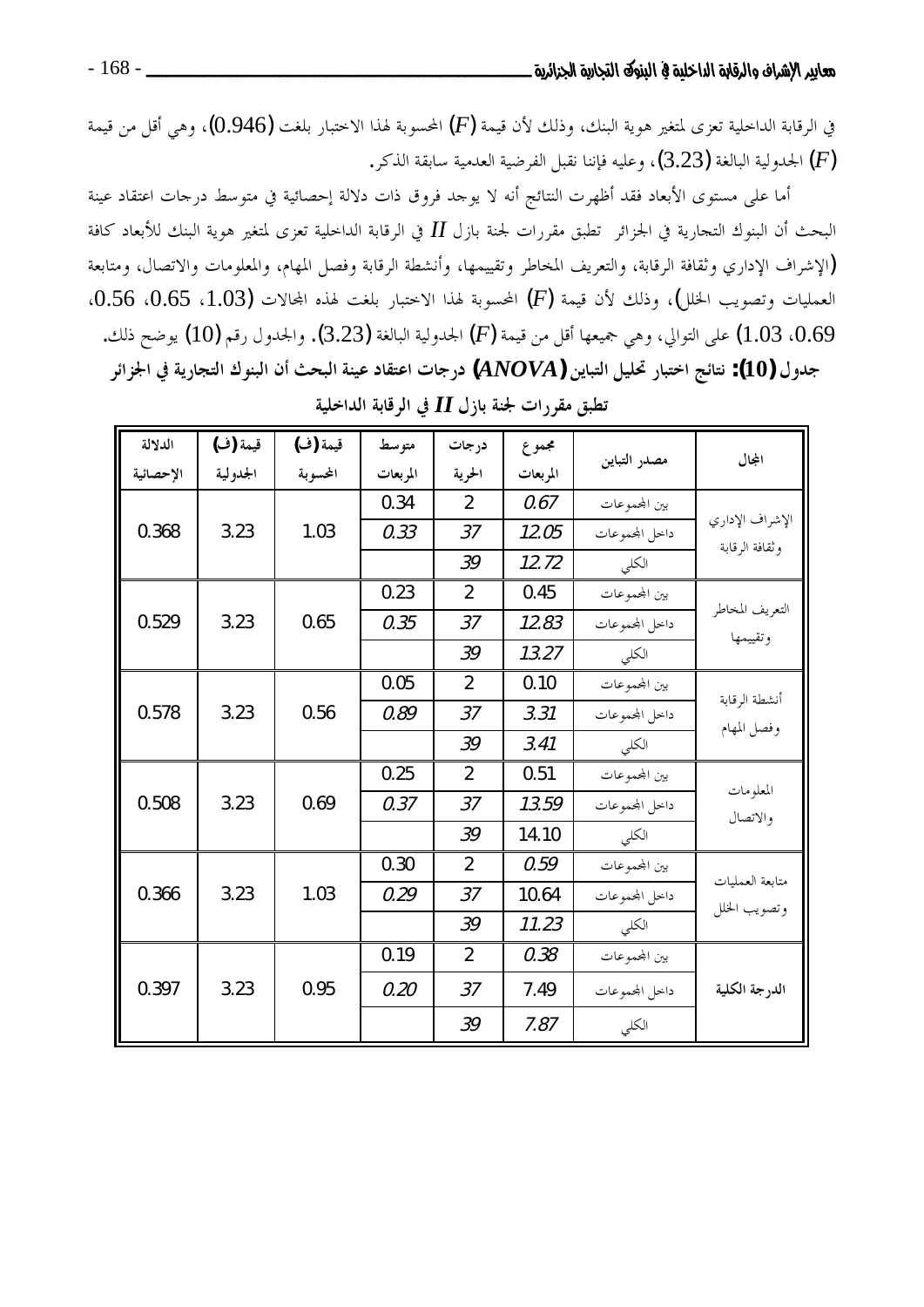# الخلاصة والنتائج والتوصيات

بشكل عام تمثل مقررات لجنة بازل الثانية فرصاً وتحديات للأنظمة البنكية الجزائرية والعالمية على حد السواء، حيث ارتبط نجاح محاولاقما برفع ثقافة إدارة المخاطر البنكية وتخفيض تذبذباقما وتقليص مخصصات القروض السيئة وحسائر العمليات البنكية، وأظهرت النتائج أن البنوك الجزائرية وبدرجة جزئية تطبق مقررات لجنة بازل الثانية المتعلقة بالرقابة الداحلية في أبعادها الثلاثة الأولى ولم تستطع لحد الآن أن تحصل تقدما في البند الرابع والخامس نتيجة ضعف أنظمة الاتصال والتنسيق الداحلي وكذا والمتابعة المتزامنة للعمليات وتدارك الأخطاء في تسيير الأصول المالية.

ويمكن أن يكون السبب في تبعية البنوك التجارية الجزائرية الشبه مطلقة لسياسة السلطة النقدية الوصية في مجال نظم الرقابة والتفتيش حيث تتخذ موقع المتلقى بدلا من أن تطور السياسة الخاصة بما والتي تراها مناسبة في المحال، وقد كانت هذه النتائج متطابقة مع تفسيرات ( Castro, 2006 ) من أن إعطاء الجهات الإشرافية وجماعات التدقيق الداخلي دوراً أوسع لتطوير أساليبها الخاصة، وليس إجبارها على ذلك يساهم في تحقيق توافق أفضل مع مقررات لجنة بازل الثانية.

أما عن اثر هوية البنوك على درجة تطبيق مقررات لجنة بازل الثانية، فلا يقتصر ذلك على البنوك الجزائرية فقط بل حتى البنوك العربية والأجنبية التجارية في الجزائر معنية، وقد يكون لدرجة المنافسة القليلة بين البنوك وتشابه طرق عملها فيما يخص الائتمان البنكي واستخدام الأجهزة الالكترونية والعمليات الاشرافيه للبنك المركزي سبب في عدم وجود مثل هذه الفروقات، حيث تتميز بخضوعها كلها لقانون النقد والقرض والوصاية من السلطة النقدية دون تفريق وعلى حد السواء.

وعلى العموم من الصعب اعتبارٍ أن تطبيق مقررات لجنة بازل قد حقق نجاحات عاليه على أداء الأنظمة البنكية التجارية في الجزائر، فالاعتماد على أنظمة الرقابة الداخلية لإدارة الخطر والإبلاغ عنه كان له محاذيره الخاصة وفق ما أوردته الأدبيات السابقة في هذا المحال. نتيجة لذلك، توصي هذه الدراسة بضرورة إحضاع محافظ القروض البنكية لعمليات فحص من قبل وكالات تصنيف الائتمان الخارجية External Credit Agencies وعدم الاعتماد فقط على عمليات الرقابة الداخلية .